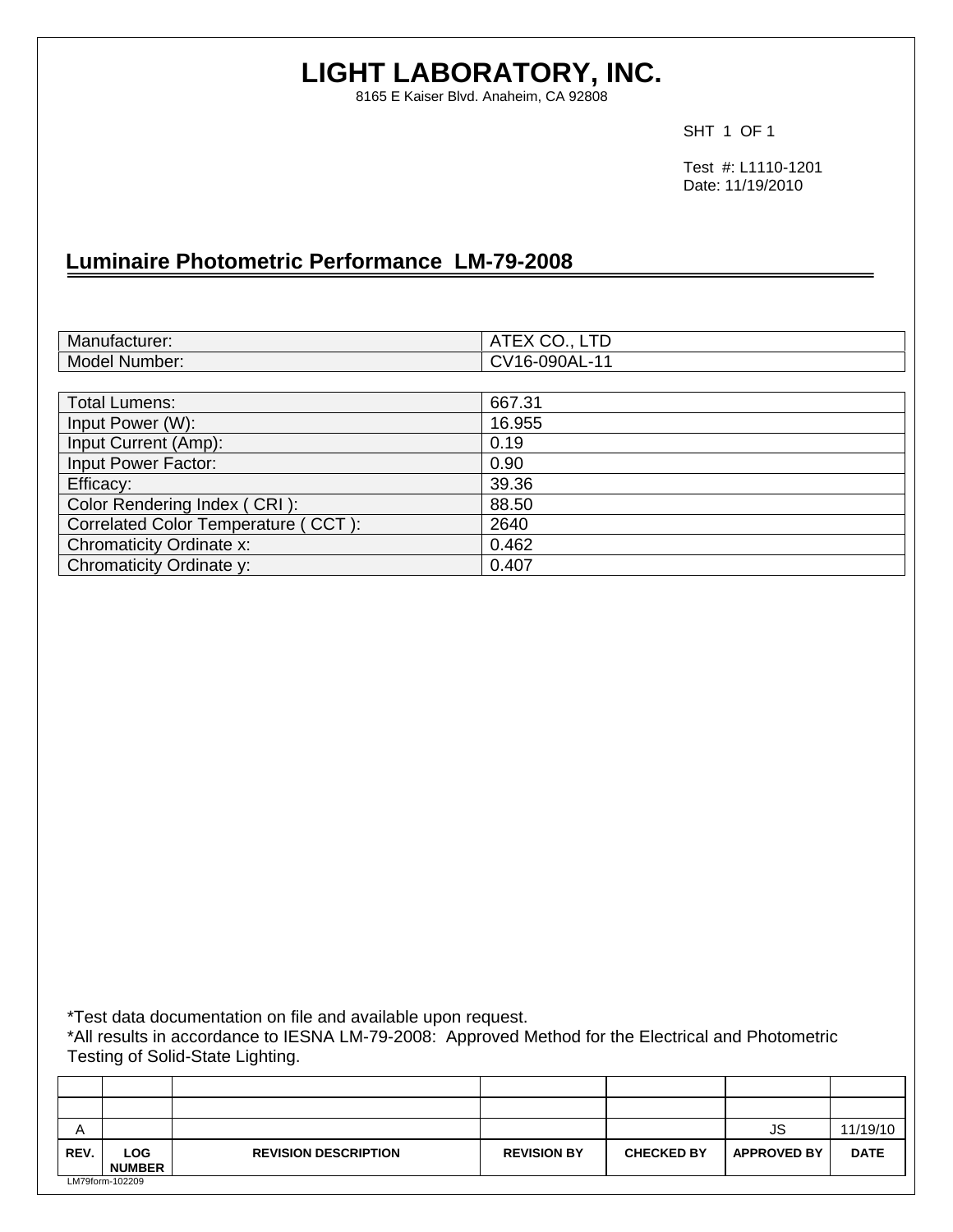

8165 E. Kaiser Blvd. Anaheim, CA 92808 Tel.714.282.2270/Fax.866.439.9583 www.lightlaboratory.com



**SUSTAINING MEMBER** 

### **IES INDOOR REPORT PHOTOMETRIC FILENAME : L11101201.IES**

### **DESCRIPTION INFORMATION (From Photometric File)**

IESNA:LM-63-2002 [TEST] L1110-1201 [TESTLAB] LIGHT LABORATORY, INC. [ISSUEDATE] 11/19/2010 [MANUFAC] ATEX CO., LTD [LUMCAT] CV16-090AL-11 [LUMINAIRE] 35-3/16"L. X 13/16"W. X 21/32"H. LED [MORE] THREE MODULES, EACH MODULE HAS 33 WARM WHITE LEDS [MORE] TOTAL 99 LEDS, CLEAR ACRYLIC LENS [LAMPPOSITION] 0,0 [LAMPCAT] WARM WHITE LED [OTHER] INDICATING THE CANDELA VALUES ARE ABSOLUTE AND [MORE] SHOULD NOT BE FACTORED FOR DIFFERENT LAMP RATINGS. [\_INPUT] 100VAC, 50Hz, 16.955W [\_TEST PROCEDURE] IESNA:LM-79-08



### **CHARACTERISTICS**

Lumens Per Lamp N.A. (absolute) Total Lamp Lumens N.A. (absolute) Luminaire Lumens 667 Total Luminaire Efficiency N.A. Luminaire Efficacy Rating (LER) 39 Total Luminaire Watts 16.955 Ballast Factor 1.00 CIE Type Direct Spacing Criteria (0-180) 1.28 Spacing Criteria (90-270) 1.26 Spacing Criteria (Diagonal) 1.40 Basic Luminous Shape Rectangular w/Sides Luminous Length (0-180) 2.93 ft Luminous Width (90-270) **120 COV 120 Example 10.07 ft**<br>
Luminous Height **DUTE** 0.02 ft Luminous Height

### **LUMINANCE DATA (cd/sq.m)**

| Angle In<br>Degrees | Average<br>$0$ -Deg | Average<br>$45$ -Deg | Average<br>90-Deg |
|---------------------|---------------------|----------------------|-------------------|
| 45                  | 12199               | 10253                | 9025              |
| 55                  | 11227               | 8340                 | 7943              |
| 65                  | 9872                | 6760                 | 5635              |
| 75                  | 6906                | 3901                 | 3835              |
| 85                  | 2323                | 1712                 | 1174              |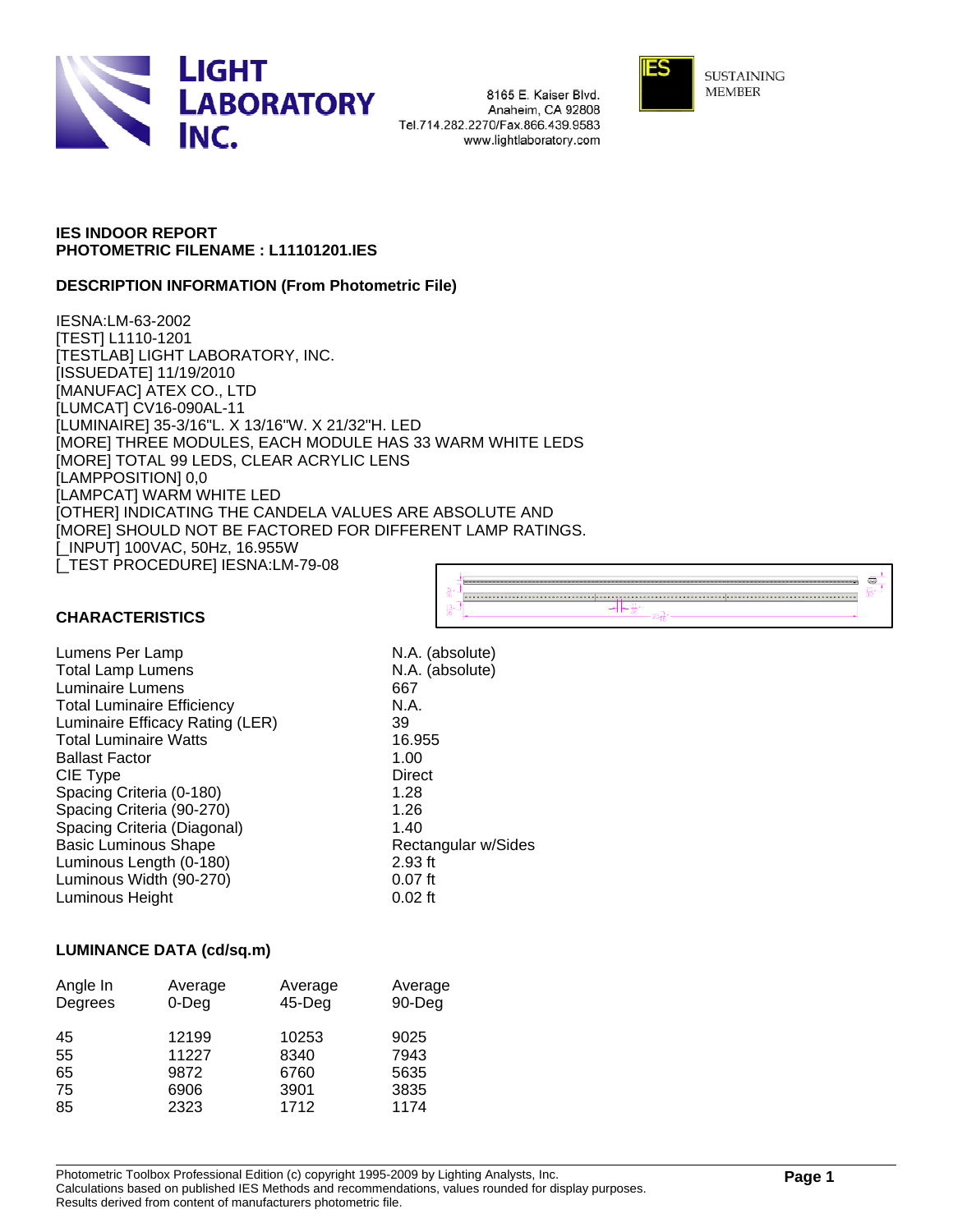### **CANDELA TABULATION**

|                | 0.0                | 22.5               | 45.0              | 67.5               | 90.0               |
|----------------|--------------------|--------------------|-------------------|--------------------|--------------------|
| 0.0            | 245.954            | 245.954            | 245.954           | 245.954            | 245.954            |
| 2.5            | 245.538            | 244.705            | 245.122           | 245.538            | 244.706            |
| 5.0            | 246.370            | 243.873            | 245.122           | 245.954            | 247.202            |
| 7.5            | 242.209            | 243.041            | 245.538           | 245.121            | 244.705            |
| 10.0           | 242.209            | 242.625            | 243.457           | 243.041            | 243.041            |
| 12.5           | 238.879            | 241.376            | 240.960           | 239.295            | 236.382            |
| 15.0           | 238.047            | 238.047            | 236.798           | 232.221            | 230.556            |
| 17.5           | 233.053            | 234.717            | 230.972           | 225.978            | 226.394            |
| 20.0           | 229.723            | 231.804            | 225.146           | 220.568            | 221.400            |
| 22.5           | 226.394            | 226.810            | 217.655           | 217.239            | 218.071            |
| 25.0           | 222.232            | 221.400            | 212.661           | 211.413            | 211.413            |
| 27.5           | 216.406            | 214.742            | 206.835           | 206.002            | 207.251            |
| 30.0           | 211.413            | 207.251            | 201.841           | 201.008            | 203.089            |
| 32.5           | 203.089            | 199.344            | 195.598           | 198.927            | 201.425            |
| 35.0           | 197.263            | 190.188            | 188.940           | 196.014            | 198.927            |
| 37.5           | 190.604            | 181.448            | 183.113           | 191.020            | 192.269            |
| 40.0           | 181.449            | 173.541            | 178.119           | 185.610            | 185.610            |
| 42.5           | 173.957            | 164.802            | 173.125           | 175.206            | 168.131            |
| 45.0           | 165.634            | 156.478            | 166.883           | 160.224            | 156.479            |
| 47.5           | 157.311            | 147.739            | 160.224           | 146.491            | 142.329            |
| 50.0           | 144.826            | 138.167            | 148.987           | 134.005            | 132.341            |
| 52.5           | 134.838            | 128.179            | 133.173           | 123.601            | 128.179            |
| 55.0           | 124.018<br>112.365 | 119.440<br>111.949 | 118.191           | 118.191<br>112.781 | 122.353<br>111.533 |
| 57.5           | 102.377            | 102.793            | 104.874<br>94.886 | 100.712            | 97.383             |
| 60.0<br>62.5   | 91.556             | 93.637             | 87.811            | 87.395             | 86.563             |
| 65.0           | 80.736             | 82.817             | 78.655            | 75.326             | 73.245             |
| 67.5           | 69.084             | 68.251             | 67.003            | 62.841             | 61.593             |
| 70.0           | 58.264             | 53.686             | 55.766            | 52.021             | 50.773             |
| 72.5           | 46.611             | 42.033             | 44.530            | 43.281             | 44.946             |
| 75.0           | 34.958             | 32.045             | 34.126            | 37.455             | 39.120             |
| 77.5           | 24.970             | 25.386             | 27.051            | 32.878             | 32.461             |
| 80.0           | 14.150             | 18.311             | 22.889            | 23.305             | 21.641             |
| 82.5           | 8.324              | 11.653             | 15.814            | 12.485             | 10.820             |
| 85.0           | 4.162              | 7.491              | 9.572             | 8.740              | 8.324              |
| 87.5           | 0.000              | 5.410              | 6.243             | 6.659              | 5.827              |
| 90.0           | 0.000              | 3.745              | 4.578             | 4.994              | 4.994              |
| 92.5           | 0.000              | 0.000              | 0.832             | 1.665              | 3.329              |
| 95.0           | 0.000              | 0.000              | 0.000             | 0.000              | 0.416              |
| 97.5           | 0.000              | 0.000              | 0.000             | 0.000              | 0.416              |
| 100.0          | 0.000              | 0.000              | 0.000             | 0.000              | 0.000              |
| 102.5          | 0.000              | 0.000              | 0.000             | 0.000              | 0.000              |
| 105.0          | 0.000              | 0.000              | 0.000             | 0.000              | 0.000              |
| 107.5          | 0.000              | 0.000              | 0.000             | 0.000              | 0.000              |
| 110.0          | 0.000              | 0.000              | 0.000             | 0.000              | 0.000              |
| 112.5          | 0.000              | 0.000              | 0.000             | 0.000              | 0.000              |
| 115.0          | 0.000              | 0.000              | 0.000             | 0.000              | 0.000              |
| 117.5          | 0.000              | 0.000              | 0.000             | 0.000              | 0.000              |
| 120.0          | 0.000<br>0.000     | 0.000<br>0.000     | 0.000<br>0.000    | 0.000              | 0.000              |
| 122.5<br>125.0 | 0.000              | 0.000              | 0.000             | 0.000<br>0.000     | 0.000<br>0.000     |
| 127.5          | 0.000              | 0.000              | 0.000             | 0.000              | 0.000              |
| 130.0          | 0.000              | 0.000              | 0.000             | 0.000              | 0.000              |
| 132.5          | 0.000              | 0.000              | 0.000             | 0.000              | 0.000              |
|                |                    |                    |                   |                    |                    |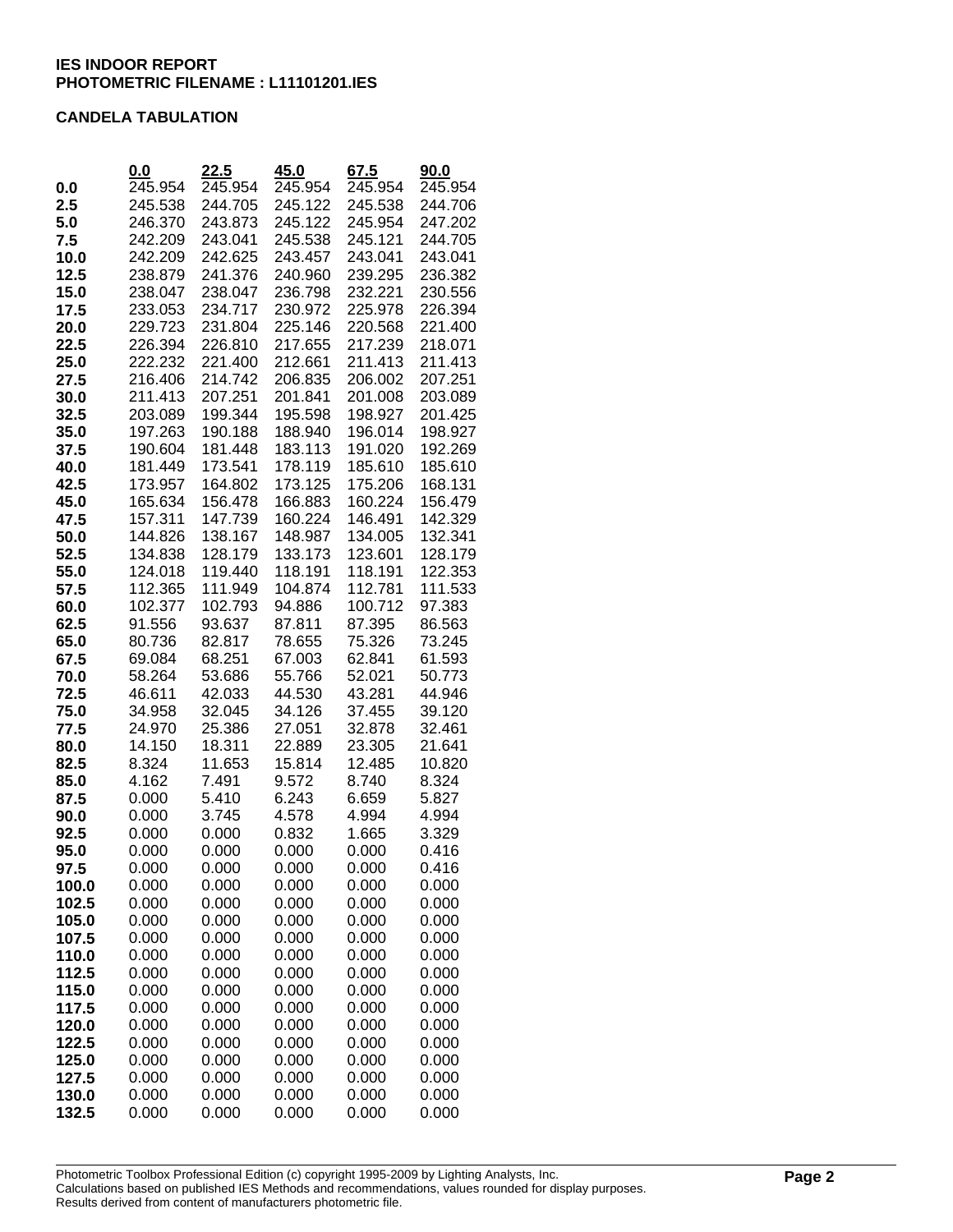## **CANDELA TABULATION - (Cont.)**

| 135.0 | 0.000 | 0.000 | 0.000 | 0.000 | 0.000 |
|-------|-------|-------|-------|-------|-------|
| 137.5 | 0.000 | 0.000 | 0.000 | 0.000 | 0.000 |
| 140.0 | 0.000 | 0.000 | 0.000 | 0.000 | 0.000 |
| 142.5 | 0.000 | 0.000 | 0.000 | 0.000 | 0.000 |
| 145.0 | 0.000 | 0.000 | 0.000 | 0.000 | 0.000 |
| 147.5 | 0.000 | 0.000 | 0.000 | 0.000 | 0.000 |
| 150.0 | 0.000 | 0.000 | 0.000 | 0.000 | 0.000 |
| 152.5 | 0.000 | 0.000 | 0.000 | 0.000 | 0.000 |
| 155.0 | 0.000 | 0.000 | 0.000 | 0.000 | 0.000 |
| 157.5 | 0.000 | 0.000 | 0.000 | 0.000 | 0.000 |
| 160.0 | 0.000 | 0.000 | 0.000 | 0.000 | 0.000 |
| 162.5 | 0.000 | 0.000 | 0.000 | 0.000 | 0.000 |
| 165.0 | 0.000 | 0.000 | 0.000 | 0.000 | 0.000 |
| 167.5 | 0.000 | 0.000 | 0.000 | 0.000 | 0.000 |
| 170.0 | 0.000 | 0.000 | 0.000 | 0.000 | 0.000 |
| 172.5 | 0.000 | 0.000 | 0.000 | 0.000 | 0.000 |
| 175.0 | 0.000 | 0.000 | 0.000 | 0.000 | 0.000 |
| 177.5 | 0.000 | 0.000 | 0.000 | 0.000 | 0.000 |
| 180.0 | 0.000 | 0.000 | 0.000 | 0.000 | 0.000 |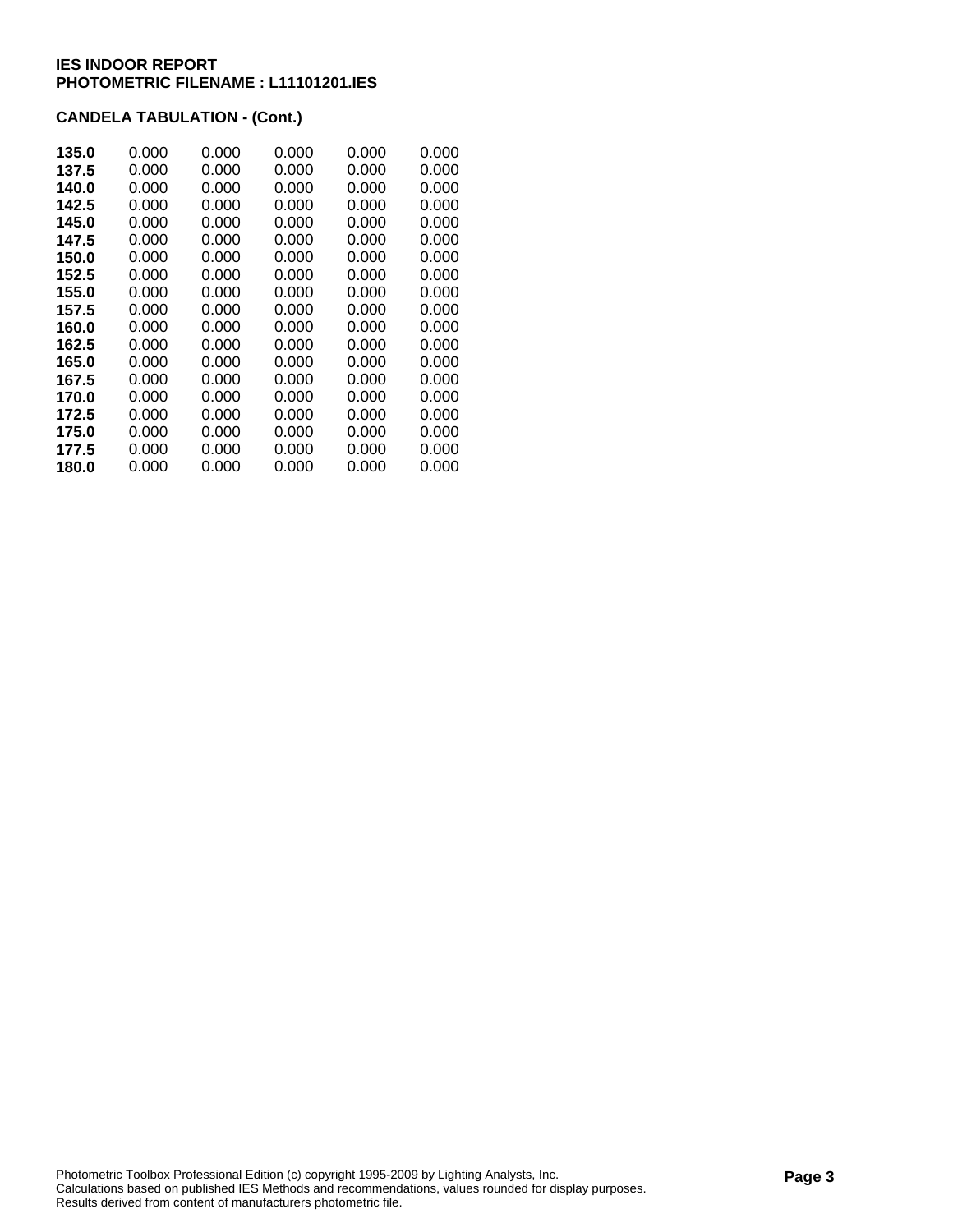### **ZONAL LUMEN SUMMARY**

| Zone      | Lumens | %Lamp | %Fixt  |
|-----------|--------|-------|--------|
| $0 - 30$  | 189.07 | N.A.  | 28.30  |
| $0 - 40$  | 309.92 | N.A.  | 46.40  |
| $0 - 60$  | 541.15 | N.A.  | 81.10  |
| $0 - 90$  | 666.45 | N.A.  | 99.90  |
| 90-120    | 0.85   | N.A.  | 0.10   |
| 90-130    | 0.85   | N.A.  | 0.10   |
| 90-150    | 0.85   | N.A.  | 0.10   |
| 90-180    | 0.85   | N.A.  | 0.10   |
| $0 - 180$ | 667.31 | N.A.  | 100.00 |

Total Luminaire Efficiency = N.A.%

### **ZONAL LUMEN SUMMARY**

| Zone    | Lumens |
|---------|--------|
| 0-10    | 23.33  |
| 10-20   | 66.35  |
| 20-30   | 99.39  |
| 30-40   | 120.85 |
| 40-50   | 124.13 |
| 50-60   | 107.10 |
| 60-70   | 76.78  |
| 70-80   | 38.19  |
| 80-90   | 10.34  |
| 90-100  | 0.85   |
| 100-110 | 0.00   |
| 110-120 | 0.00   |
| 120-130 | 0.00   |
| 130-140 | 0.00   |
| 140-150 | 0.00   |
| 150-160 | 0.00   |
| 160-170 | 0.00   |
| 170-180 | 0.00   |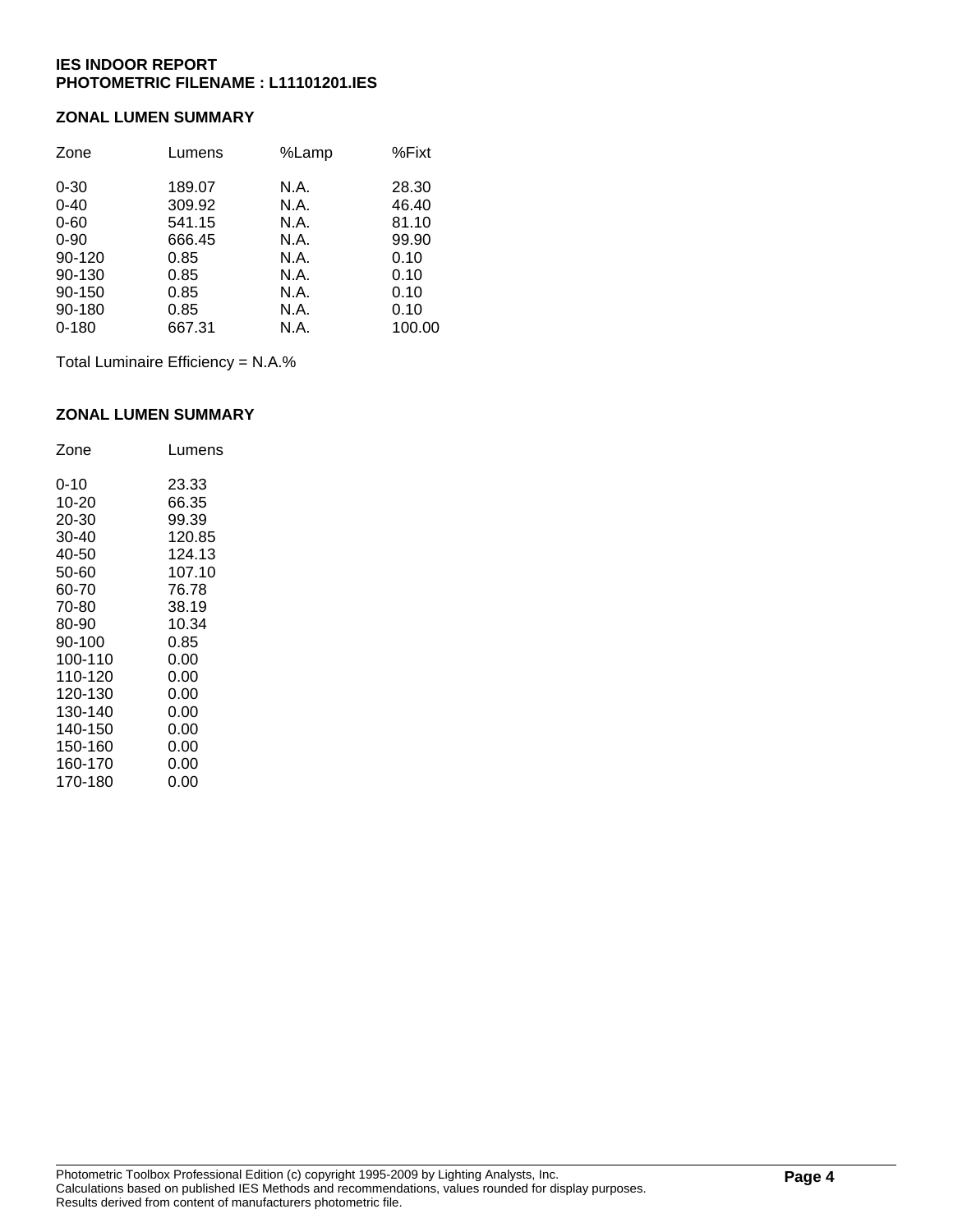### **COEFFICIENTS OF UTILIZATION - ZONAL CAVITY METHOD**

Effective Floor Cavity Reflectance 0.20

| <b>RC</b><br><b>RW</b> | 80<br>70 50 30 10 | 70<br>70 50 30 10 | 50<br>50 30 10 | 30<br>50 30 10 | 10<br>50 30 10 | 0<br>0 |
|------------------------|-------------------|-------------------|----------------|----------------|----------------|--------|
|                        |                   |                   |                |                |                |        |
| $\mathbf{0}$           | 119119119119      | 116116116116      | 111 111 111    | 106106106      | 102102102      | 100    |
| $\mathbf 1$            | 10910510097       | 10610298 95       | 98 95 92       | 94 92 89       | 90 88 87       | 84     |
| 2                      | 99 91 85 79       | 97 90 83 78       | 86 81 76       | 83 78 75       | 80 76 73       | 71     |
| 3                      | 91 81 72 66       | 88 79 71 66       | 76 70 64       | 73 68 63       | 71 66 62       | 60     |
| $\overline{4}$         | 83 71 63 56       | 81 70 62 56       | 68 61 55       | 65 59 54       | 63 58 53       | 51     |
| 5                      | 77 64 55 48       | 74 63 54 48       | 61 53 48       | 59 52 47       | 57 51 47       | 44     |
| 6                      | 71 58 49 42       | 69 57 48 42       | 55 47 42       | 53 46 41       | 51 46 41       | 39     |
| $\overline{7}$         | 66 52 44 37       | 64 51 43 37       | 50 42 37       | 48 42 37       | 47 41 36       | 34     |
| 8                      | 61 48 39 33       | 60 47 39 33       | 46 38 33       | 44 38 33       | 43 37 33       | 31     |
| 9                      | 57 44 36 30       | 56 43 35 30       | 42 35 30       | 41 34 30       | 40 34 29       | 28     |
| 10                     | 54 40 32 27       | 52 40 32 27       | 39 32 27       | 38 31 27       | 37 31 27       | 25     |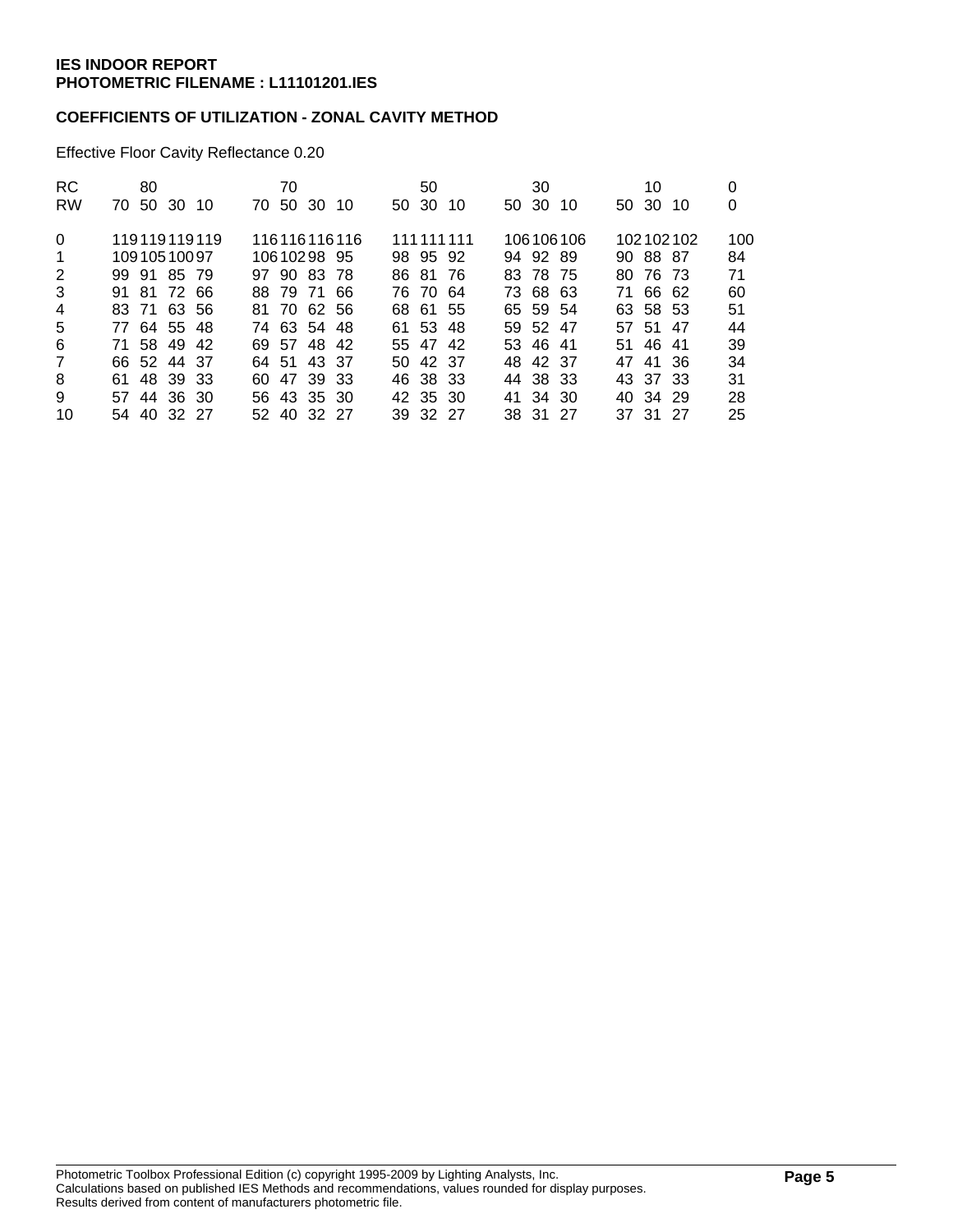## **POLAR GRAPH**



Maximum Candela = 247.202 Located At Horizontal Angle = 90, Vertical Angle = 5

- # 1 Vertical Plane Through Horizontal Angles (90 270) (Through Max. Cd.): BLUE
- # 2 Vertical Plane Through Horizontal Angles (0 180) : MAGENTA

# 3 - Horizontal Cone Through Vertical Angle (5) (Through Max. Cd.) : RED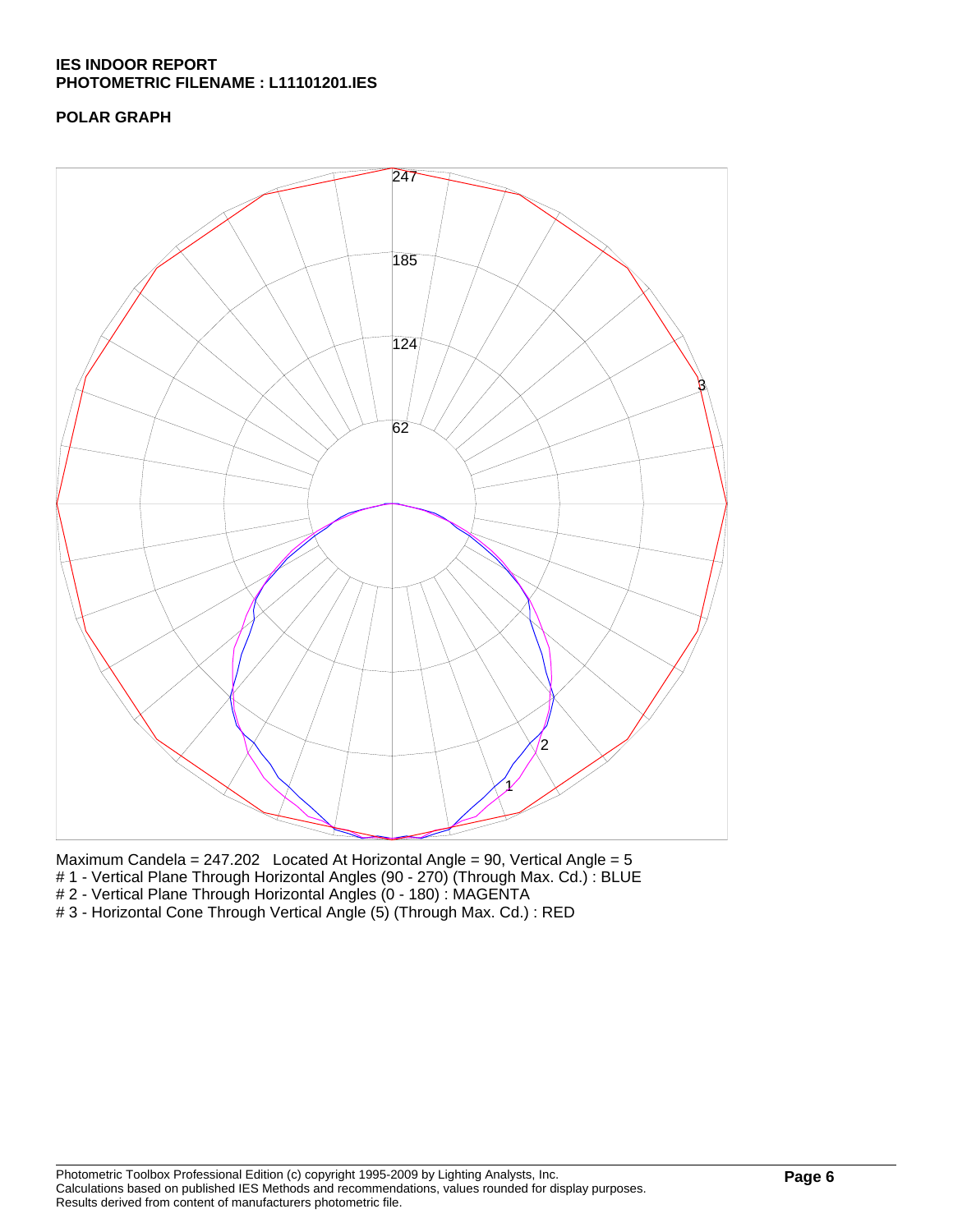# **LIGHT LABORATORY, INC.**

8165 E Kaiser Blvd. Anaheim, CA 92808

SHT 1 OF 1

 Test #: L1110-1202 Date: 11/19/2010

# **Luminaire Photometric Performance LM-79-2008**

| Manufacturer:                       | ATEX CO., LTD. |
|-------------------------------------|----------------|
| Model Number:                       | CV16-090AW-11  |
|                                     |                |
| <b>Total Lumens:</b>                | 890.80         |
| Input Power (W):                    | 18.536         |
| Input Current (Amp):                | 0.21           |
| Input Power Factor:                 | 0.90           |
| Efficacy:                           | 48.06          |
| Color Rendering Index (CRI):        | 89.70          |
| Correlated Color Temperature (CCT): | 4258           |
| Chromaticity Ordinate x:            | 0.368          |
| Chromaticity Ordinate y:            | 0.365          |

\*Test data documentation on file and available upon request.

\*All results in accordance to IESNA LM-79-2008: Approved Method for the Electrical and Photometric Testing of Solid-State Lighting.

| A    |                             |                             |                    |                   | JS                 | 11/19/10    |
|------|-----------------------------|-----------------------------|--------------------|-------------------|--------------------|-------------|
| REV. | <b>LOG</b><br><b>NUMBER</b> | <b>REVISION DESCRIPTION</b> | <b>REVISION BY</b> | <b>CHECKED BY</b> | <b>APPROVED BY</b> | <b>DATE</b> |
|      | LM79form-102209             |                             |                    |                   |                    |             |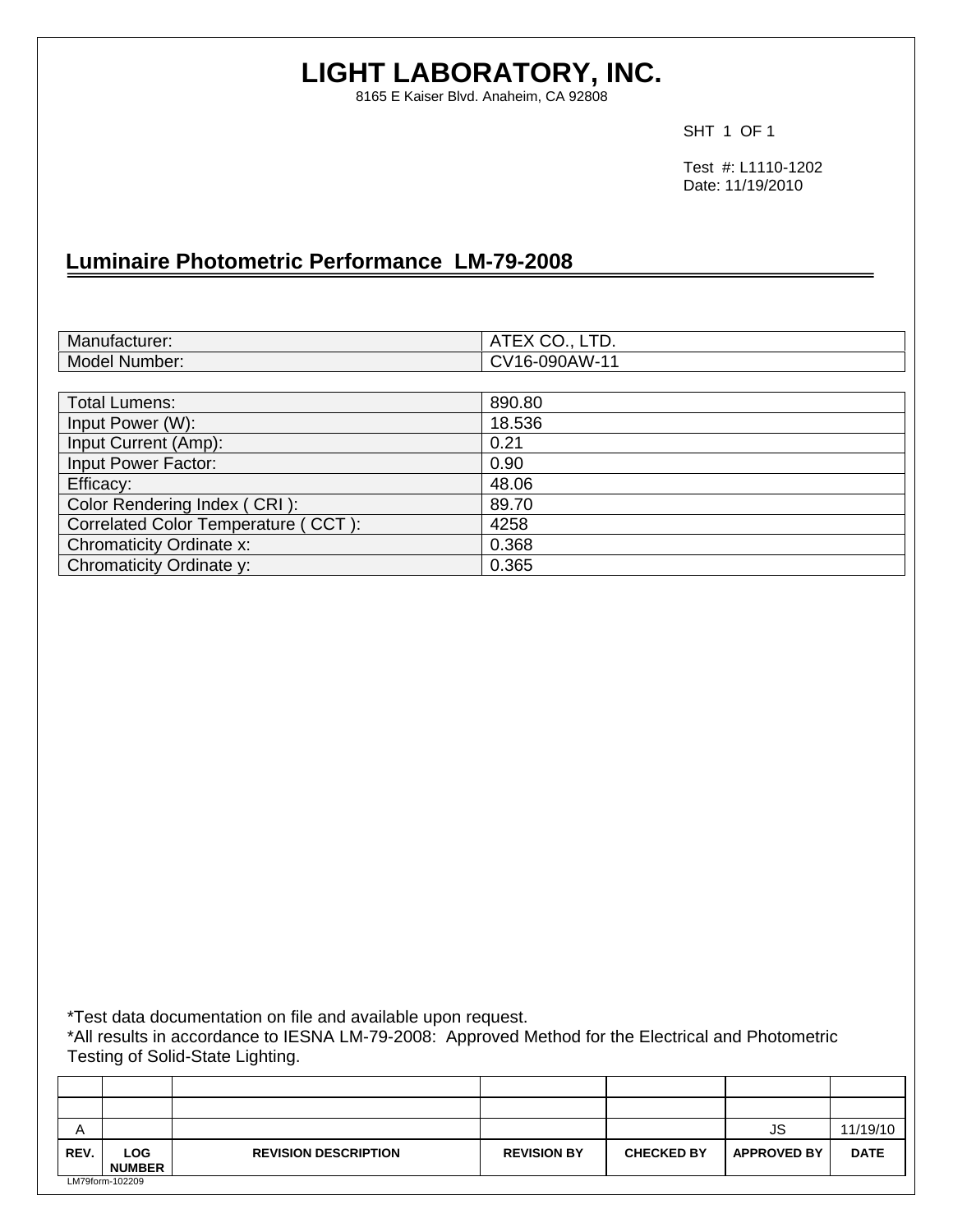

8165 E. Kaiser Blvd. Anaheim, CA 92808 Tel.714.282.2270/Fax.866.439.9583 www.lightlaboratory.com



**SUSTAINING MEMBER** 

### **IES INDOOR REPORT PHOTOMETRIC FILENAME : L11101202.IES**

### **DESCRIPTION INFORMATION (From Photometric File)**

IESNA:LM-63-2002 [TEST] L1110-1202 [TESTLAB] LIGHT LABORATORY, INC. [ISSUEDATE] 11/19/2010 [MANUFAC] ATEX CO., LTD. [LUMCAT] CV16-090AW-11 [LUMINAIRE] 35-3/16"L. X 13/16"W. X 21/32"H. LED [MORE] THREE MODULES, EACH MODULE HAS 33 COOL WHITE LEDS [MORE] TOTAL 99 LEDS, CLEAR ACRYLIC LENS [LAMPPOSITION] 0,0 [LAMPCAT] COOL WHITE LED [OTHER] INDICATING THE CANDELA VALUES ARE ABSOLUTE AND [MORE] SHOULD NOT BE FACTORED FOR DIFFERENT LAMP RATINGS. [\_INPUT] 100VAC, 50Hz, 18.536W [\_TEST PROCEDURE] IESNA:LM-79-08



### **CHARACTERISTICS**

Lumens Per Lamp N.A. (absolute) Total Lamp Lumens N.A. (absolute) Luminaire Lumens 891 Total Luminaire Efficiency **N.A.** Luminaire Efficacy Rating (LER) 48 Total Luminaire Watts 18.536 Ballast Factor 1.00 CIE Type Direct Spacing Criteria (0-180) 1.28 Spacing Criteria (90-270) 1.26 Spacing Criteria (Diagonal) 1.38 Basic Luminous Shape Rectangular w/Sides Luminous Length (0-180) 2.93 ft Luminous Width (90-270) **120 COV 120 Example 10.07 ft**<br>
Luminous Height **DUTE** 0.02 ft Luminous Height

### **LUMINANCE DATA (cd/sq.m)**

| Angle In<br>Degrees | Average<br>$0$ -Deg | Average<br>$45$ -Deg | Average<br>90-Deg |
|---------------------|---------------------|----------------------|-------------------|
| 45                  | 16183               | 13347                | 12145             |
| 55                  | 15146               | 11394                | 10213             |
| 65                  | 13332               | 9049                 | 7684              |
| 75                  | 9208                | 5376                 | 5304              |
| 85                  | 2787                | 2605                 | 1761              |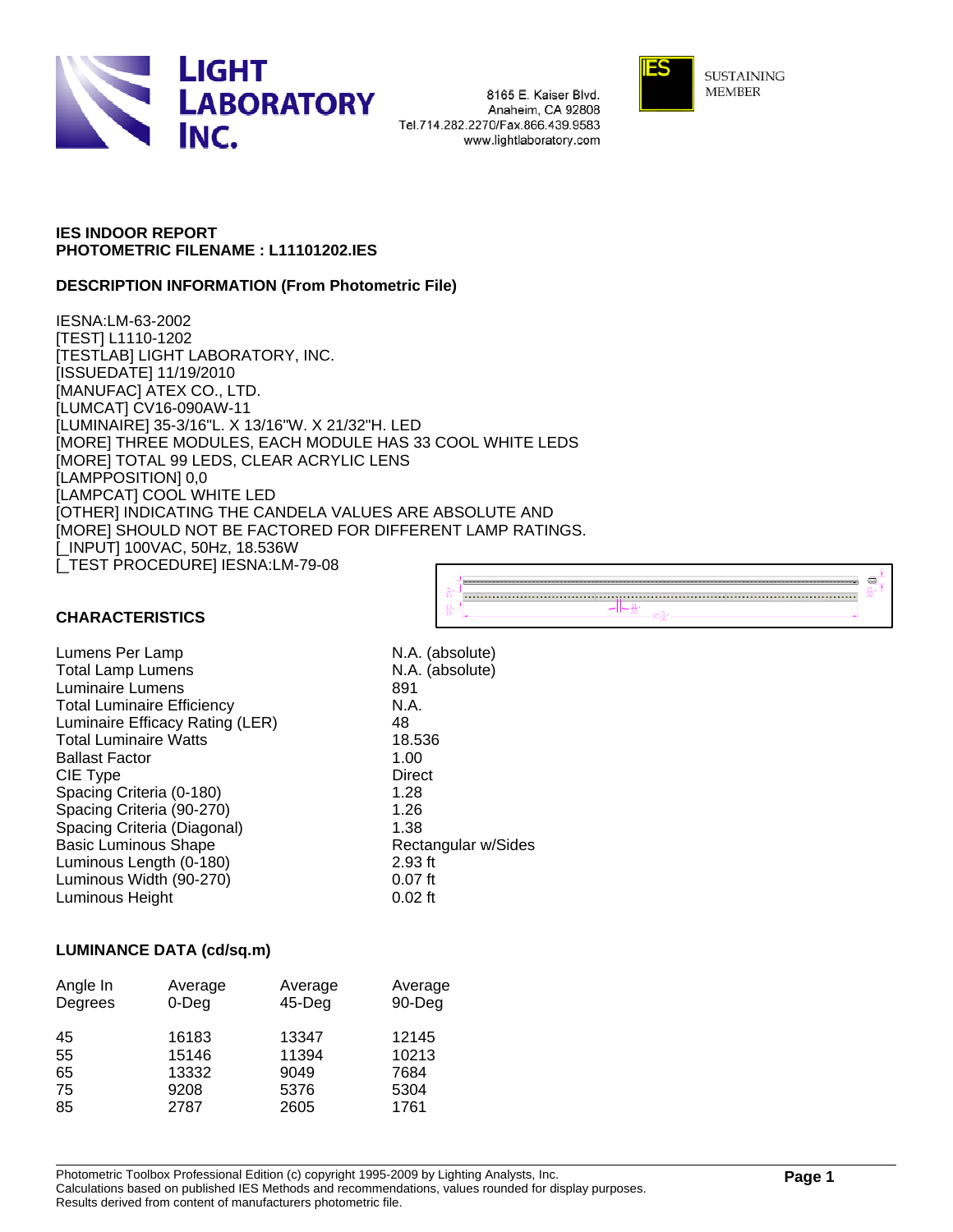### **CANDELA TABULATION**

|              | 0.0              | <u>22.5</u>      | 45.0             | 67.5             | <u>90.0</u>      |
|--------------|------------------|------------------|------------------|------------------|------------------|
| 0.0          | 323.153          | 323.153          | 323.153          | 323.153          | 323.153          |
| 2.5          | 324.609          | 323.777          | 322.945          | 324.193          | 322.113          |
| 5.0          | 322.945          | 322.529          | 323.777          | 324.610          | 324.610          |
| 7.5          | 322.113          | 322.529          | 322.945          | 323.361          | 322.113          |
| 10.0         | 319.615          | 320.032          | 321.696          | 319.199          | 318.783          |
| 12.5         | 316.286          | 317.535          | 317.535          | 313.373          | 312.124          |
| 15.0         | 313.789          | 314.205          | 312.125          | 307.130          | 306.298          |
| 17.5         | 308.795          | 310.460          | 304.217          | 300.888          | 299.639          |
| 20.0         | 303.801          | 305.466          | 298.391          | 295.062          | 294.646          |
| 22.5         | 296.310          | 299.223          | 290.484          | 289.235          | 287.155          |
| 25.0         | 292.149          | 291.316          | 283.825          | 280.912          | 279.663          |
| 27.5         | 285.490          | 282.993          | 275.918          | 271.340          | 272.173          |
| 30.0         | 278.831          | 274.253          | 269.259          | 265.098          | 267.179          |
| 32.5         | 270.508          | 263.849          | 258.855          | 260.520          | 265.514          |
| 35.0         | 260.520          | 253.861          | 248.451          | 255.942          | 259.688          |
| 37.5         | 252.196          | 242.208          | 240.128          | 248.867          | 250.532          |
| 40.0         | 241.376          | 232.636          | 232.220          | 242.625          | 242.209          |
| 42.5         | 230.556          | 220.568          | 226.810          | 230.972          | 228.891          |
| 45.0         | 219.736          | 209.748          | 217.239          | 217.238          | 210.580          |
| 47.5         | 208.083          | 196.847          | 208.915          | 198.511          | 193.101          |
| 50.0         | 195.598          | 184.362          | 196.847          | 181.449          | 173.958          |
| 52.5         | 180.616          | 172.293          | 180.200          | 162.305          | 161.473          |
| 55.0         | 167.299          | 158.559          | 161.473          | 150.236          | 157.311          |
| 57.5         | 153.981          | 146.490          | 141.913          | 147.323          | 153.982          |
| 60.0         | 138.999          | 135.254          | 124.434          | 141.080          | 143.994          |
| 62.5         | 123.185          | 123.185          | 110.700          | 128.179          | 123.185          |
| 65.0         | 109.035          | 108.203          | 105.290          | 105.706          | 99.880           |
| 67.5         | 94.053           | 91.140           | 95.718           | 86.146           | 80.736           |
| 70.0         | 77.406           | 72.413           | 79.488           | 69.084           | 65.754           |
| 72.5         | 60.761           | 56.599           | 61.593           | 57.015           | 58.264           |
| 75.0         | 46.611           | 44.114           | 47.027           | 52.853           | 54.102           |
| 77.5         | 32.461<br>19.976 | 34.542<br>25.386 | 37.871<br>32.461 | 45.362<br>29.964 | 44.946<br>27.467 |
| 80.0         | 9.988            | 18.312           |                  | 19.144           | 18.311           |
| 82.5<br>85.0 | 4.994            | 12.069           | 22.889<br>14.566 | 13.734           | 12.485           |
| 87.5         | 0.000            | 7.907            | 9.988            | 10.820           | 9.156            |
| 90.0         | 0.000            | 4.994            | 6.243            | 7.907            | 7.491            |
| 92.5         | 0.000            | 3.329            | 3.746            | 4.578            | 2.913            |
| 95.0         | 0.000            | 0.832            | 1.665            | 2.081            | 2.081            |
| 97.5         | 0.000            | 0.832            | 0.832            | 2.081            | 0.416            |
| 100.0        | 0.000            | 0.000            | 0.000            | 0.000            | 0.000            |
| 102.5        | 0.000            | 0.000            | 0.000            | 0.000            | 0.000            |
| 105.0        | 0.000            | 0.000            | 0.000            | 0.000            | 0.000            |
| 107.5        | 0.000            | 0.000            | 0.000            | 0.000            | 0.000            |
| 110.0        | 0.000            | 0.000            | 0.000            | 0.000            | 0.000            |
| 112.5        | 0.000            | 0.000            | 0.000            | 0.000            | 0.000            |
| 115.0        | 0.000            | 0.000            | 0.000            | 0.000            | 0.000            |
| 117.5        | 0.000            | 0.000            | 0.000            | 0.000            | 0.000            |
| 120.0        | 0.000            | 0.000            | 0.000            | 0.000            | 0.000            |
| 122.5        | 0.000            | 0.000            | 0.000            | 0.000            | 0.000            |
| 125.0        | 0.000            | 0.000            | 0.000            | 0.000            | 0.000            |
| 127.5        | 0.000            | 0.000            | 0.000            | 0.000            | 0.000            |
| 130.0        | 0.000            | 0.000            | 0.000            | 0.000            | 0.000            |
| 132.5        | 0.000            | 0.000            | 0.000            | 0.000            | 0.000            |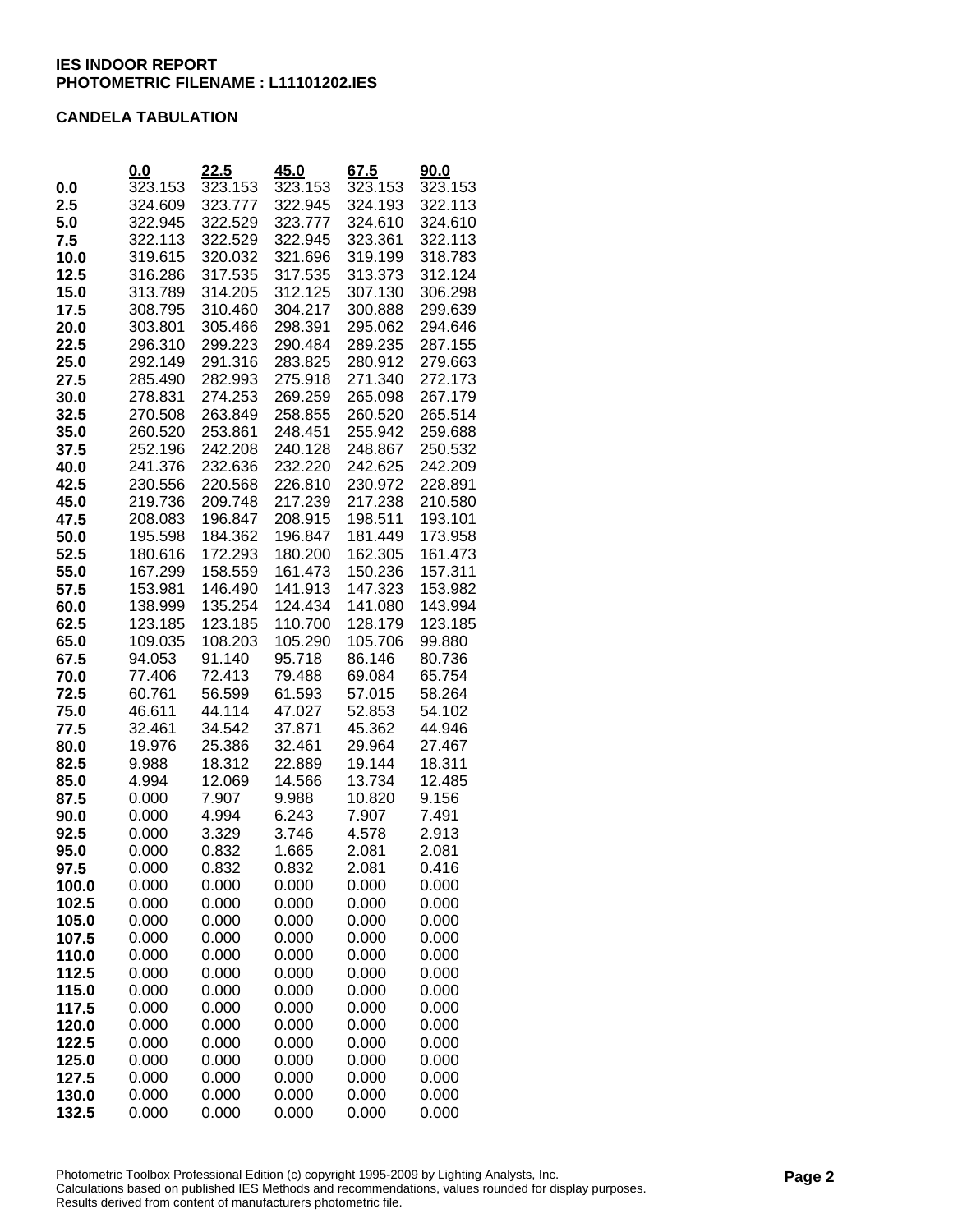## **CANDELA TABULATION - (Cont.)**

| 135.0 | 0.000 | 0.000 | 0.000 | 0.000 | 0.000 |
|-------|-------|-------|-------|-------|-------|
| 137.5 | 0.000 | 0.000 | 0.000 | 0.000 | 0.000 |
| 140.0 | 0.000 | 0.000 | 0.000 | 0.000 | 0.000 |
| 142.5 | 0.000 | 0.000 | 0.000 | 0.000 | 0.000 |
| 145.0 | 0.000 | 0.000 | 0.000 | 0.000 | 0.000 |
| 147.5 | 0.000 | 0.000 | 0.000 | 0.000 | 0.000 |
| 150.0 | 0.000 | 0.000 | 0.000 | 0.000 | 0.000 |
| 152.5 | 0.000 | 0.000 | 0.000 | 0.000 | 0.000 |
| 155.0 | 0.000 | 0.000 | 0.000 | 0.000 | 0.000 |
| 157.5 | 0.000 | 0.000 | 0.000 | 0.000 | 0.000 |
| 160.0 | 0.000 | 0.000 | 0.000 | 0.000 | 0.000 |
| 162.5 | 0.000 | 0.000 | 0.000 | 0.000 | 0.000 |
| 165.0 | 0.000 | 0.000 | 0.000 | 0.000 | 0.000 |
| 167.5 | 0.000 | 0.000 | 0.000 | 0.000 | 0.000 |
| 170.0 | 0.000 | 0.000 | 0.000 | 0.000 | 0.000 |
| 172.5 | 0.000 | 0.000 | 0.000 | 0.000 | 0.000 |
| 175.0 | 0.000 | 0.000 | 0.000 | 0.000 | 0.000 |
| 177.5 | 0.000 | 0.000 | 0.000 | 0.000 | 0.000 |
| 180.0 | 0.000 | 0.000 | 0.000 | 0.000 | 0.000 |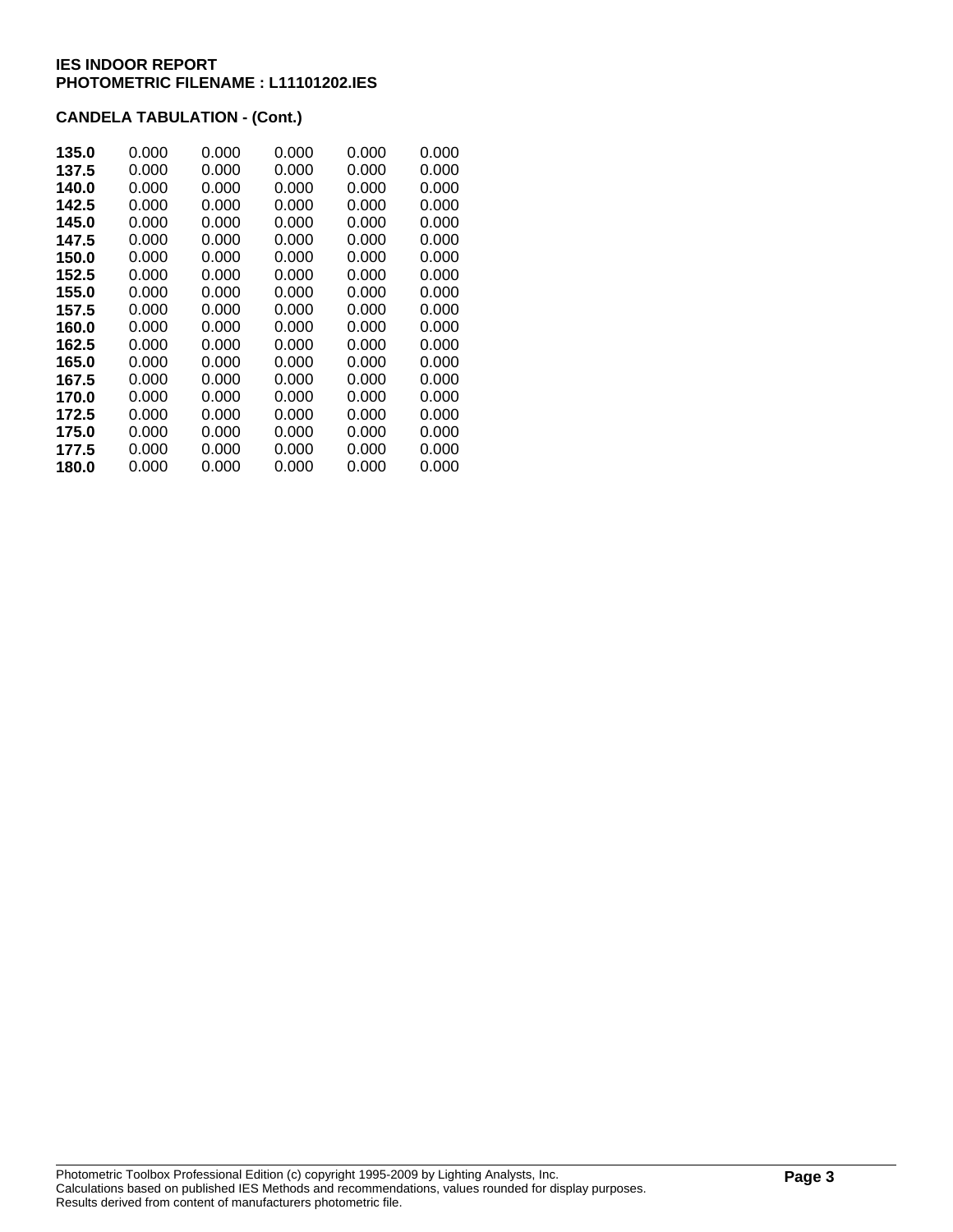### **ZONAL LUMEN SUMMARY**

| Zone      | Lumens | %Lamp | %Fixt  |
|-----------|--------|-------|--------|
| $0 - 30$  | 250.01 | N.A.  | 28.10  |
| $0 - 40$  | 409.30 | N.A.  | 45.90  |
| $0 - 60$  | 717.06 | N.A.  | 80.50  |
| $0 - 90$  | 888.47 | N.A.  | 99.70  |
| 90-120    | 2.33   | N.A.  | 0.30   |
| 90-130    | 2.33   | N.A.  | 0.30   |
| 90-150    | 2.33   | N.A.  | 0.30   |
| 90-180    | 2.33   | N.A.  | 0.30   |
| $0 - 180$ | 890.80 | N.A.  | 100.00 |

Total Luminaire Efficiency = N.A.%

### **ZONAL LUMEN SUMMARY**

| Zone    | Lumens |
|---------|--------|
| 0-10    | 30.78  |
| 10-20   | 87.66  |
| 20-30   | 131.56 |
| 30-40   | 159.29 |
| 40-50   | 165.03 |
| 50-60   | 142.72 |
| 60-70   | 104.25 |
| 70-80   | 51.91  |
| 80-90   | 15.25  |
| 90-100  | 2.33   |
| 100-110 | 0.00   |
| 110-120 | 0.00   |
| 120-130 | 0.00   |
| 130-140 | 0.00   |
| 140-150 | 0.00   |
| 150-160 | 0.00   |
| 160-170 | 0.00   |
| 170-180 | 0.00   |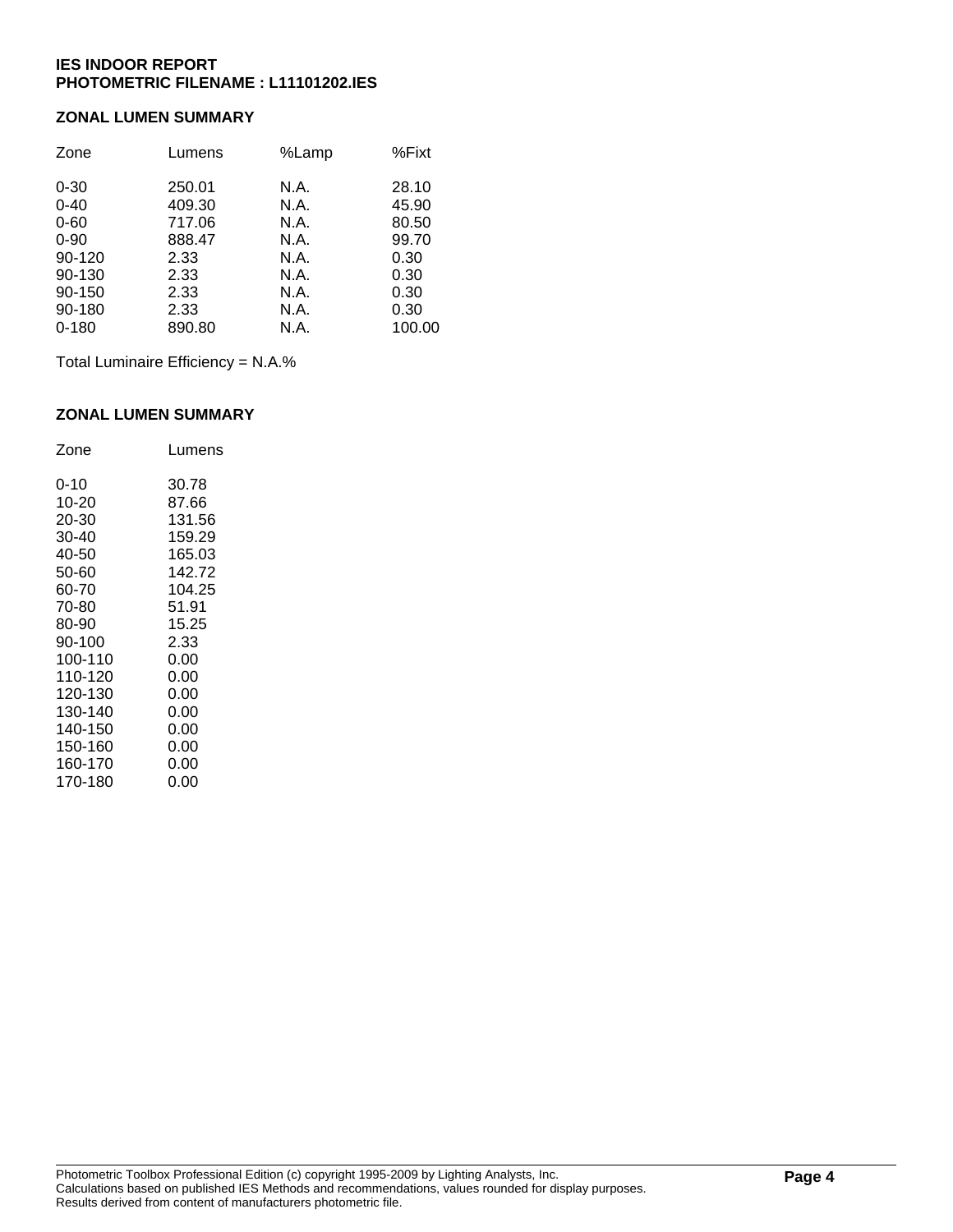### **COEFFICIENTS OF UTILIZATION - ZONAL CAVITY METHOD**

Effective Floor Cavity Reflectance 0.20

| <b>RC</b><br><b>RW</b> | 80<br>70 50 30 10 | 70<br>70 50 30 10 | 50<br>50 30 10 | 30<br>50 30 10 | 10<br>50 30 10 | 0<br>0 |
|------------------------|-------------------|-------------------|----------------|----------------|----------------|--------|
|                        |                   |                   |                |                |                |        |
| $\Omega$               | 119119119119      | 116116116116      | 111 111 111    | 106106106      | 102102102      | 100    |
| $\mathbf 1$            | 10910410096       | 10610298 95       | 98 95 92       | 94 91 89       | 90 88 86       | 84     |
| 2                      | 99 91 84 79       | 97 89 83 78       | 86 80 76       | 82 78 74       | 79 76 73       | 70     |
| 3                      | 91 80 72 66       | 88 79 71 65       | 76 69 64       | 73 67 63       | 70 66 62       | 60     |
| $\overline{4}$         | 83 71 62 56       | 81 70 62 55       | 67 60 55       | 65 59 54       | 63 57 53       | 51     |
| 5                      | 76 64 55 48       | 74 62 54 48       | 60 53 47       | 58 52 47       | 56 51 46       | 44     |
| 6                      | 71 57 48 42       | 69 56 48 42       | 54 47 41       | 53 46 41       | 51 45 41       | 39     |
| $\overline{7}$         | 65 52 43 37       | 64 51 43 37       | 50 42 37       | 48 41 36       | 47 41 36       | 34     |
| 8                      | 61 47 39 33       | 59 47 39 33       | 45 38 33       | 44 37 33       | 43 37 32       | 30     |
| 9                      | 57 44 35 30       | 55 43 35 30       | 42 35 30       | 41 34 29       | 40 34 29       | 27     |
| 10                     | 53 40 32 27       | 52 40 32 27       | 39 32 27       | 38 31 27       | 37 31 27       | 25     |